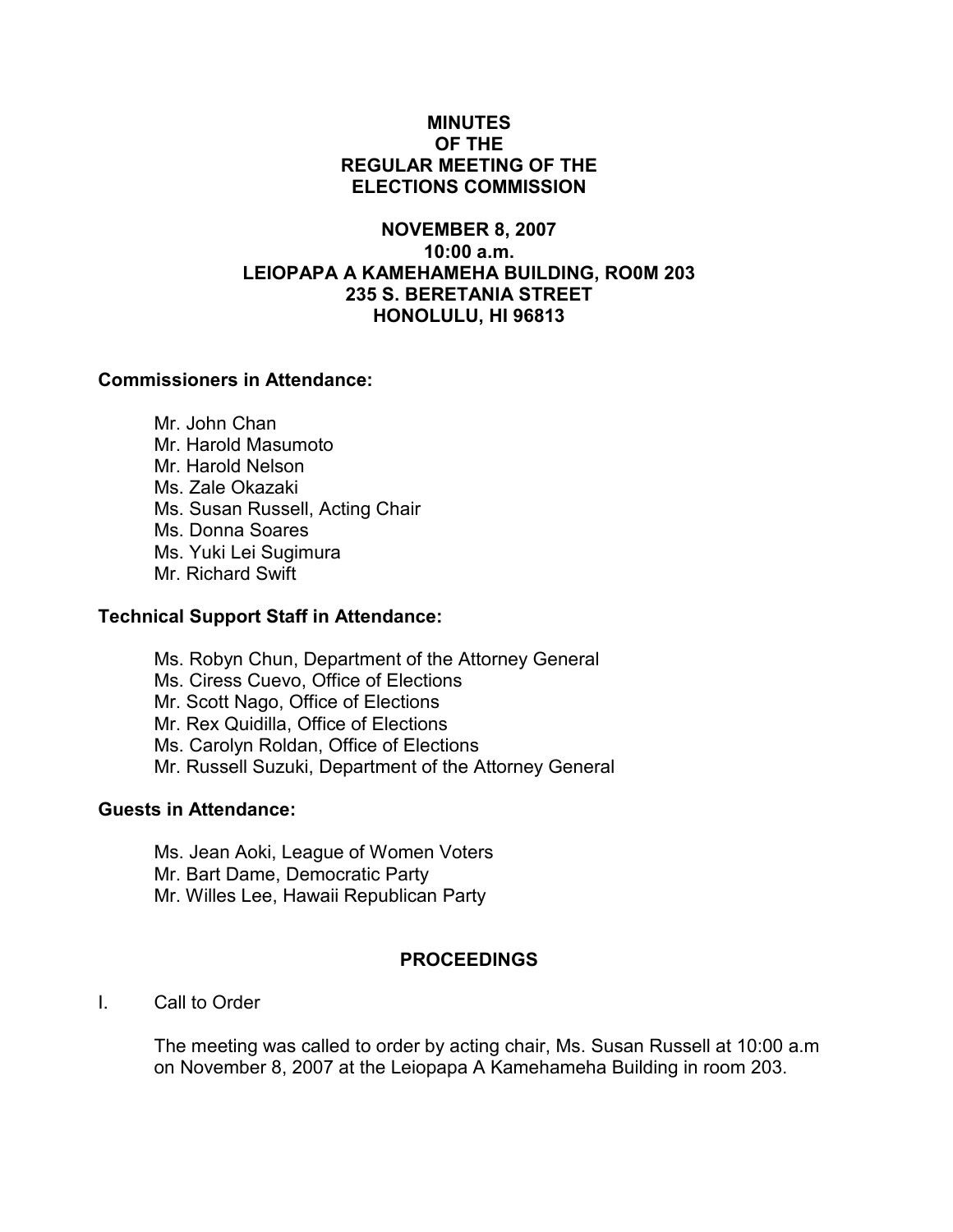II. Roll and Quorum Determined

Ms. Ciress Cuevo, Elections Commission Secretary, conducted roll call. All Commissioners were present except for Mr. Harold Masumoto, who arrived later at  $10:07$  a.m.

III. Approval of Minutes of Meeting of September 26, 2007

Ms. Donna Soares moved to approve the minutes of the meeting of September 26, 2007. Ms. Yuki Lei Sugimura seconded, and the motion carried unanimously.

IV. Public Testimony – Any interested person may submit data, views or arguments on any agenda item

Mr. Bart Dame, Democratic Party and Safe Vote Hawaii, provided oral testimony expressing his concerns about how elections are conducted in the State of Hawaii. Mr. Dame recommended that the Commission advise the Chief Election Officer to be open to public testimony for the Request For Proposal (RFP) of the voting system. Mr. Dame also expressed his concerns regarding the secrecy in the process, which prevents the Office of Elections and the State Procurement Office (SPO) from being transparent, as well as noted his disagreement on the length of the contract.

Chair Russell noted that the Commission holds hearings to investigate complaints and that the Commission has no oversight over the RFP process. Chair Russell also stated that the Office of Elections has a complaints process prior to complaints being investigated by the Commission.

In response to Ms. Zale Okazaki's question regarding what the length of contracts are for voting machines in other states, Mr. Dame replied that the length of contracts vary per locale. Mr. Dame also noted that contracts are being torn up by states due to changing requirements.

Mr. John Chan inquired why secrecy is needed in the RFP process. Mr. Rex Quidilla, Interim Chief Election Officer, responded by stating it's the law. Ms. Okazaki and Chair Russell also noted that it's the law and that the Commission does not create legislation.

In response to Mr. Harold Masumoto's inquiry on who the Chief Procurement Officer (CPO) is, Mr. Quidilla replied that he is the CPO for the RFP and Mr. Aaron Fujioka is the CPO at SPO.

Ms. Soares inquired whether there is a one year breakaway clause in the contract. Mr. Quidilla stated that there is a breakaway opportunity, but it would have to be negotiated between the evaluation committee and the vendor. Mr. Quidilla also explained the importance of the administration of the voting system. Mr. Quidilla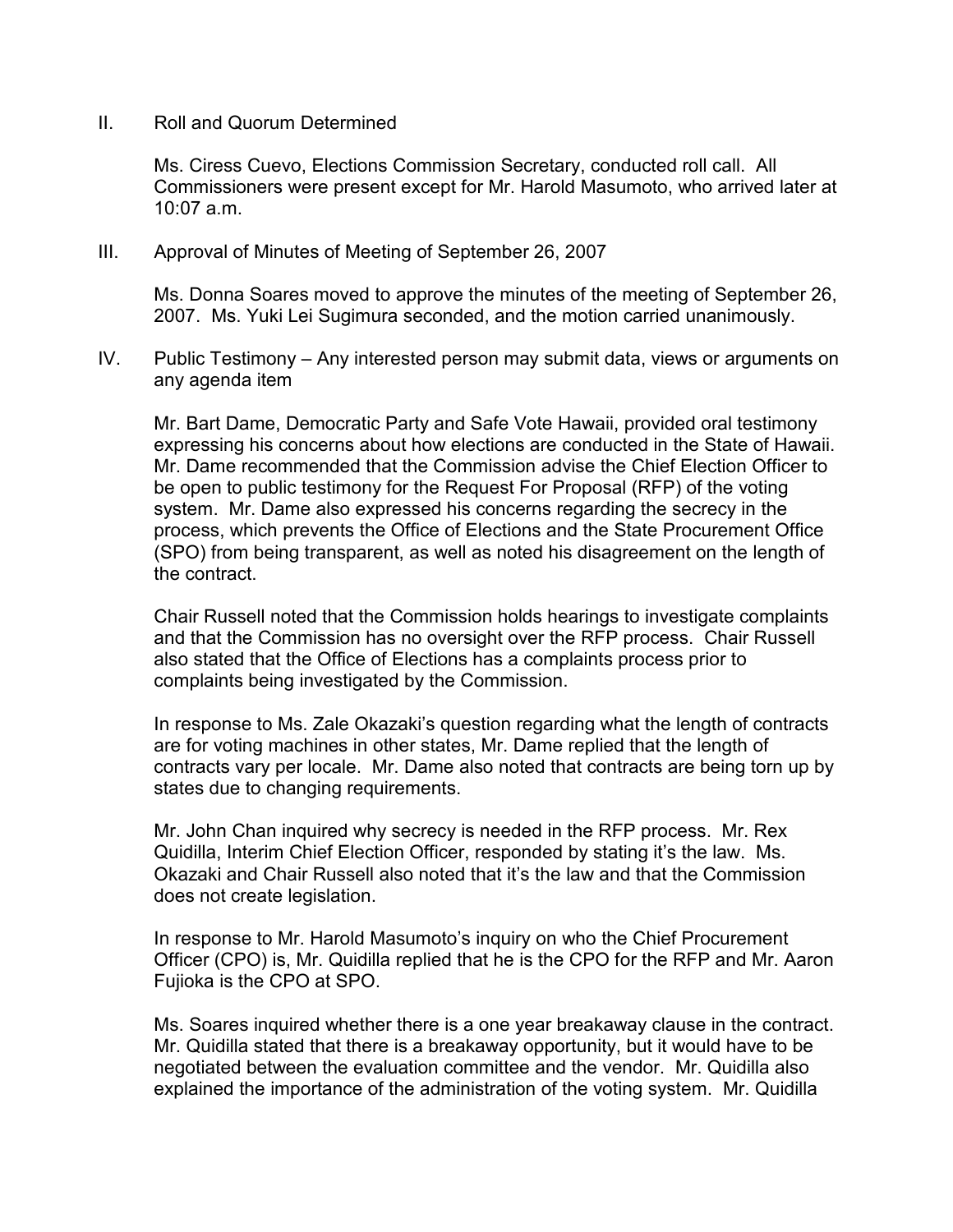noted that there is a learning curve for voters and election administrators when a new system is put in place.

Regarding Mr. Nelson's inquiry on whether most voters use the M100, Mr. Quidilla stated, yes. Most voters use the optical scan, which is the traditional paper ballot.

V. Correspondence from Mr. Jason Forrester re: Electronic Voting and Request For Proposal Process

Chair Russell noted that she received Mr. Jason Forrester's letter that was forwarded to her by Governor Linda Lingle regarding concerns about electronic voting and the RFP process. Chair Russell asked the Commission for comments. No comments were provided.

Ms. Okazaki asked Mr. Dame whether he knows Mr. Forrester and in response Mr. Dame stated, yes. Mr. Dame also noted that Mr. Forrester is the Co-Chair of Safe Vote Hawaii. Mr. Dame stated that Mr. Forrester was not aware that his letter was an agenda item.

VI. Report from Mr. Rex Quidilla, Interim Chief Election Officer

Mr. Quidilla provided the Commission with a new timeline for the RFP due to a protest by one of the vendors. The vendor is protesting the decision of it not meeting the bid bond requirements. The vendor is no longer being considered.

Mr. Masumoto inquired whether the state felt it would receive Best and Final Offers by November 28, 2007. Mr. Quidilla said, yes.

Regarding Chair Russell's inquiry on what the state expends for an election, Mr. Quidilla noted a rough estimate of \$2.5 million.

In response to Ms. Yuki Lei Sugimura's question whether there is sufficient time to educate voters about the voting system, Mr. Quidilla said, yes.

Mr. Quidilla provided a status report on what each section of the Office of Elections is currently working on. In the report, Mr. Quidilla highlighted precinct official recruitment efforts, the Young Voter Registration Program, and the Office of Elections coordination with the Campaign Spending Commission for its candidate classes.

Mr. David Rosenbrock, Office of Elections, provided a report on the 2011 Reapportionment. In response to Mr. Nelson's inquiry regarding eliminating the canoe districts, Mr. Rosenbrock stated that it's the Reapportionment Commission's decision.